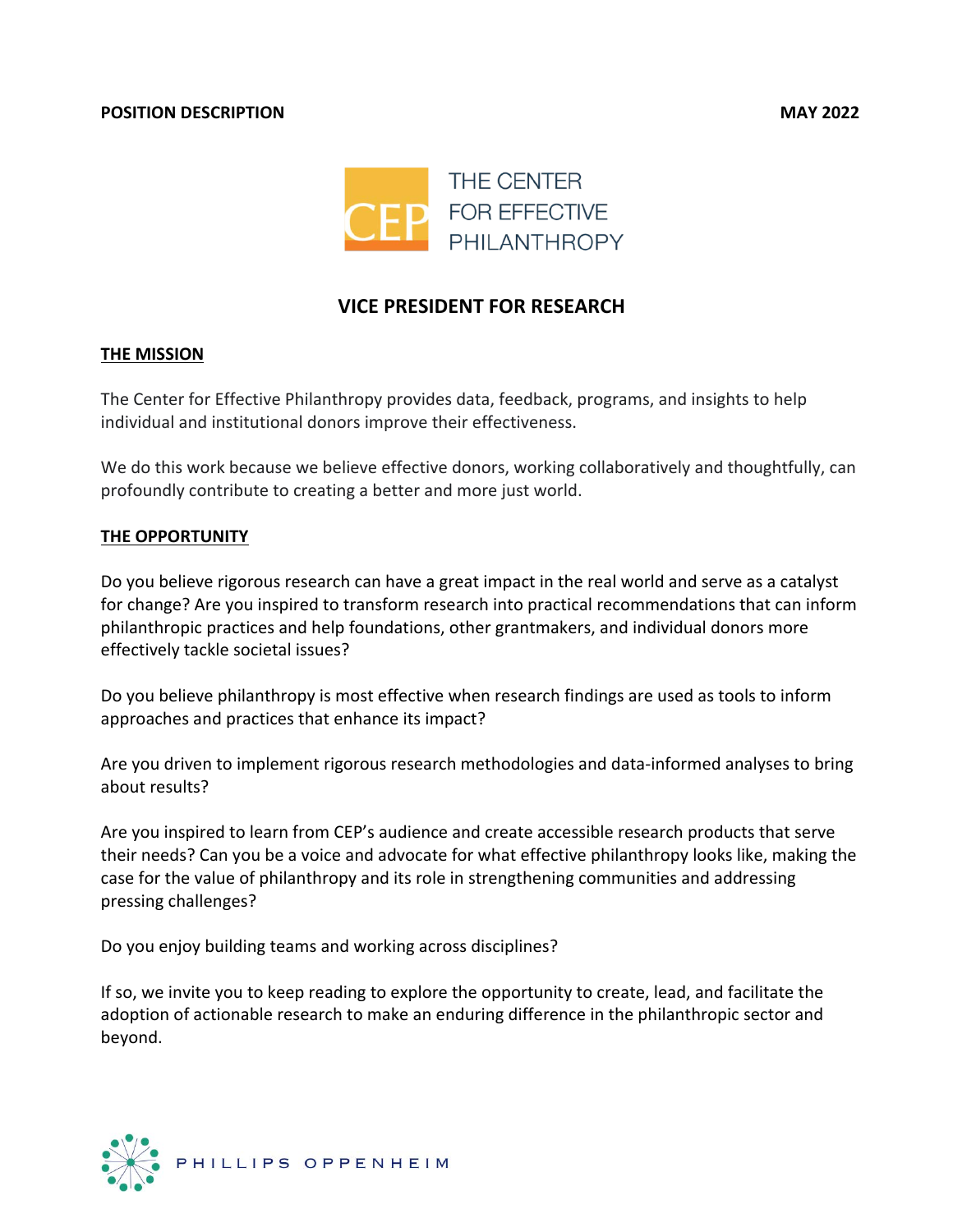#### **The Center for Effective Philanthropy**

Vice President for Research Page 2.

#### **ABOUT THE CENTER FOR EFFECTIVE PHILANTHROPY**

The Center for Effective Philanthropy (CEP) is a nonprofit organization that offers independent analysis of data on the practice of philanthropy and, at the same time, serves as a powerful voice for the importance of good grantmaking and giving practices. Put simply, CEP provides data and influences philanthropic funders – foundations, other grantmakers, and individual donors – to enhance their effectiveness.

CEP's work includes conducting assessments that gather actionable feedback from key stakeholders, undertaking data-driven research, providing customized advisory services to funders, facilitating thought-provoking events, and publishing incisive commentary on the CEP blog. CEP also disseminates its insights through speaking engagements, the Giving Done Right podcast, media, videos, trade journals, social media, and other vehicles.

CEP received its initial funding in 2001 and has offices in Cambridge, Massachusetts and San Francisco, California. CEP has a staff of 60 and an annual budget of \$14 million. CEP staff values its work culture, which emphasizes empowerment, accountability, teamwork, collegiality, diversity, and mutual respect.

#### **Location**

At CEP, we strive to balance in-person time with flexibility and the needs of each person, their team, and the larger organization. We believe [culture,](https://nam10.safelinks.protection.outlook.com/?url=http%3A%2F%2Fcep.org%2Fwp-content%2Fuploads%2F2017%2F01%2FCEP-Culture-Document-2017.pdf&data=04%7C01%7Cjayk%40cep.org%7Ceaa772752679471d4cc408d9e7534323%7Cad98e360023b496daa1cd345a62a8d5a%7C0%7C0%7C637795167071618262%7CUnknown%7CTWFpbGZsb3d8eyJWIjoiMC4wLjAwMDAiLCJQIjoiV2luMzIiLCJBTiI6Ik1haWwiLCJXVCI6Mn0%3D%7C3000&sdata=ZBvtM4Sf1cXlT1CXzjF04g783JGUn7o9menCfxjy%2Bms%3D&reserved=0) communication, trust, training, and certain kinds of creative work benefit from in-office interactions – and we believe that the flexibility of remote work also has many advantages. Staff are in one of our two offices at least two days per week, and everyone enjoys the option to work fully remotely from anywhere four weeks per year. The Vice President for Research could be based in either office.

For more information on The Center for Effective Philanthropy, please visit [https://cep.org/.](https://cep.org/)

### **POSITION SUMMARY**

The Vice President for Research defines the organization's research agenda and has leadership and oversight of all aspects of research projects related to the effective philanthropic practices for both philanthropic foundations and major individual donors. This includes conceptualization, design, execution, analysis, writing, presentation of research results, and speaking and writing publicly on behalf of the organization. The VP for Research helps to fundraise for research initiatives. In addition to managing a research team of six, the VP for Research also works closely with other members of the CEP staff as needed. The VP for Research is a member of the organization's senior staff and reports directly to the President.

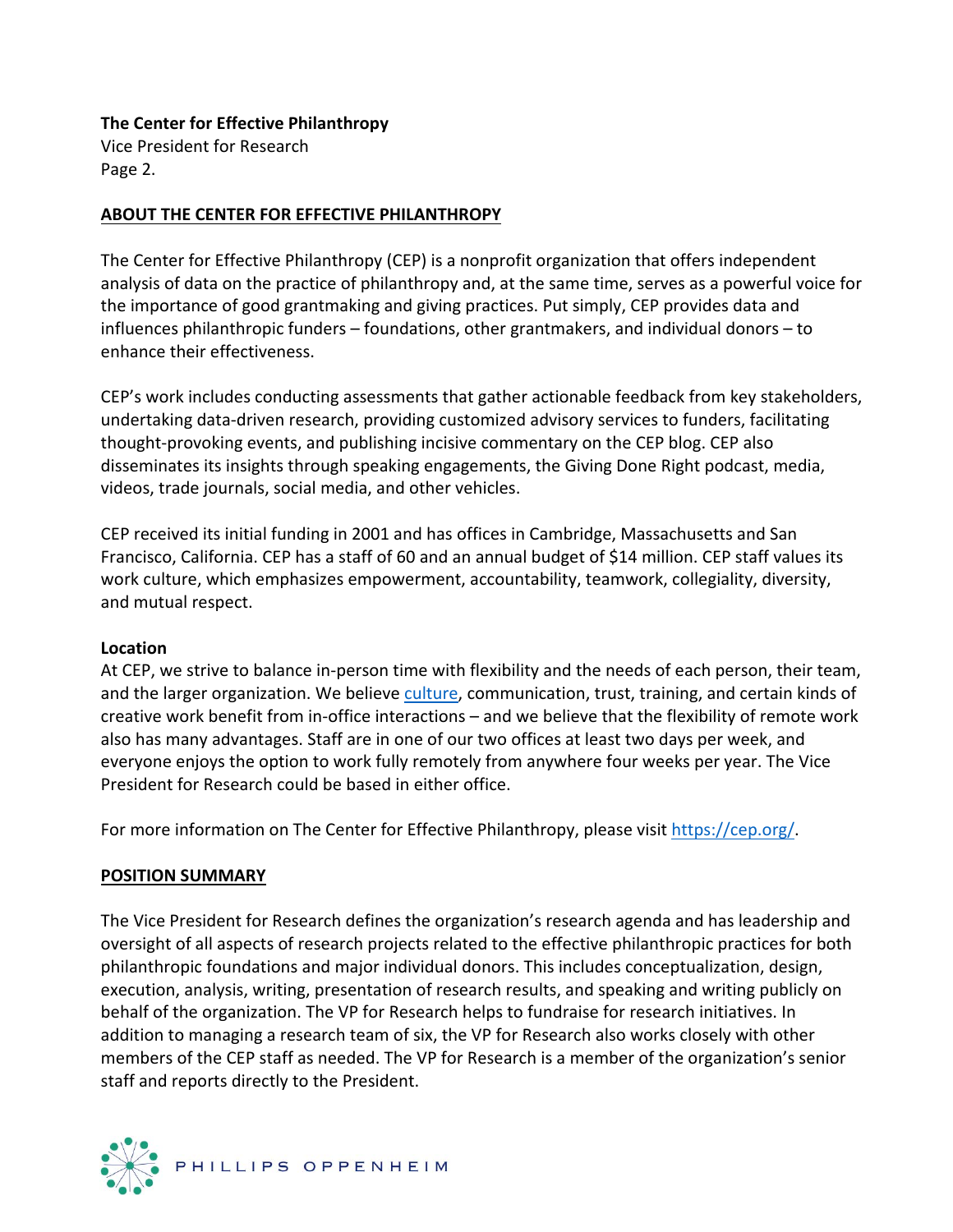# **The Center for Effective Philanthropy**

Vice President for Research Page 3.

### **PRIORITIES AND RESPONSIBILITIES**

Key responsibilities include:

Defining and managing the execution of CEP's research agenda by:

- Identifying new areas and topics for research.
- Designing and managing research projects.
- Ensuring the utility, quality, and rigor of research questions, methodologies, data analyses, and reporting of findings.

Externally representing CEP by:

- Writing about CEP's work for sector and mainstream publications.
- Presenting CEP's work at key national, regional, and local speaking engagements and conferences.
- Developing and maintaining external relationships.
- Elevating the discussion on what it means to be a good grantmaker or donor and the barriers that impede effectiveness.

Managing and collaborating with teams and contributing to strategy by:

- Overseeing a team of six.
- Working closely with the programming and external relations team on the production, dissemination, and promotion of research reports and insights.
- Advising assessment and advisory services team and the YouthTruth team on a variety of research-related topics, such as data analyses and survey design approaches.
- Advising on CEP's organizational strategy.

Supports fundraising for CEP's research by:

- Developing research ideas and proposals for project funding.
- Identifying and cultivating potential funders, working collaboratively with the President and the Vice President for Programming and External Relations.
- Developing and maintaining relationships with funders.

### **IDEAL EXPERIENCE AND QUALIFICATIONS**

The ideal candidate will be an experienced professional with the following skills, qualities, and experience:

• At least 10 to 15 years of research experience in roles demanding exceptional analytical skills and writing research reports based on quantitative and qualitative findings for use by nonacademic audiences.